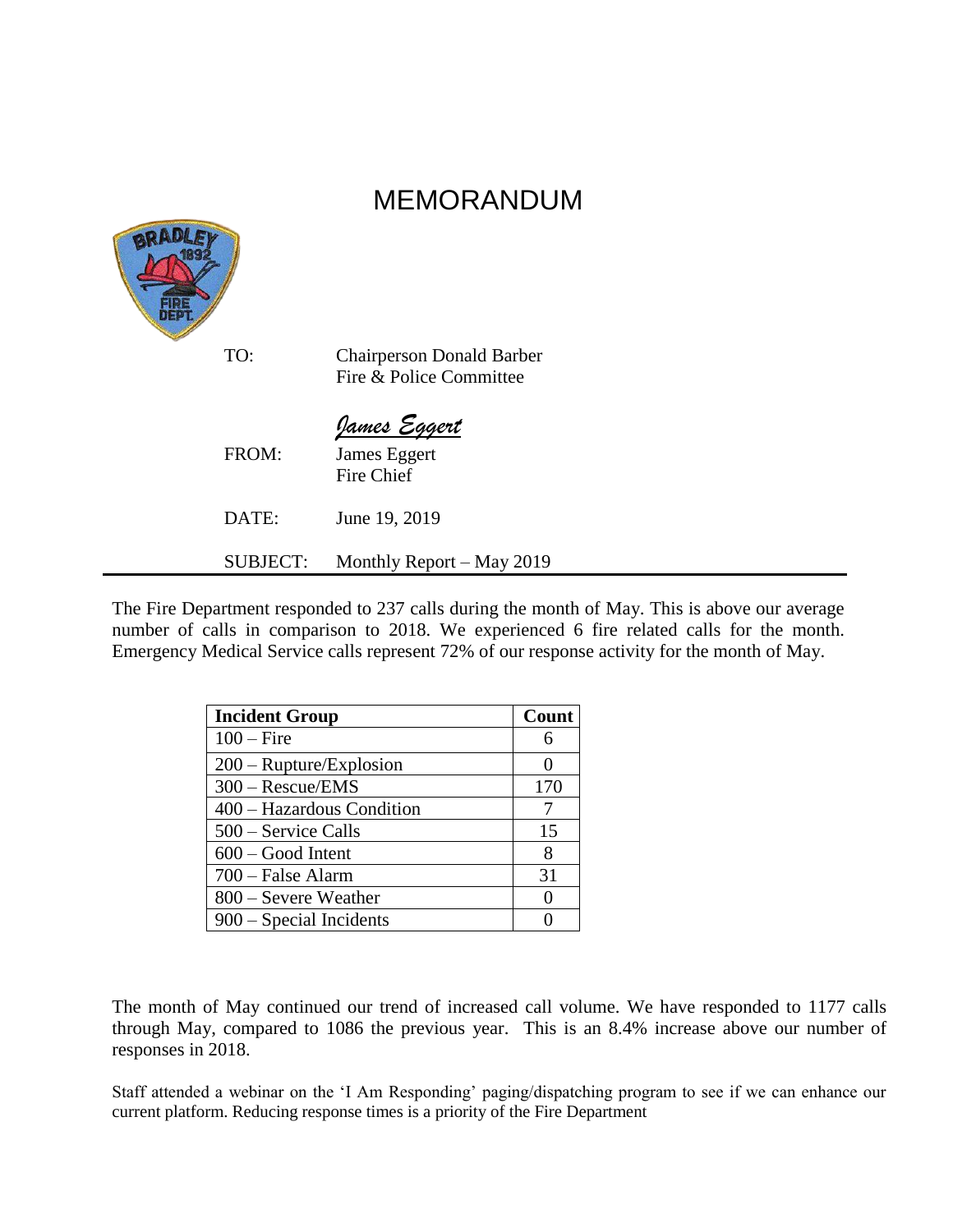The Fire Department received a shipment of large diameter 5" hose (LDH), which was jointly purchased with the Bourbonnais Fire Protection District (BFPD). By going together with BFPD, Bradley realized a savings of 8% through volume, along with no shipping charges.

The Fire Department participated in a demonstration of automatic chest compression devices from two vendors. Both vendors did an excellent job demonstrating their particular device and the choice of our personnel is the Auto-Pulse from Zoll Corporation. A grant application is submitted to Fire House Subs for the purchase of the chosen device. We are waiting to be notified if the application is accepted.

Fire Department member attended a meeting with Bourbonnais and Manteno fire protection districts to discuss utilization of the records management system (RMS) through New World computer aid dispatch (CAD) program. We are members of the Kankakee County purchase group that acquired this program for our dispatch centers. We could benefit from using the programs resident in the CAD program.

The Fire Department celebrated 'Emergency Medical Service' week with a proclamation from our Mayor and attending several recognition meetings through both St. Mary's and Riverside Hospitals. Our project medical director, Dr. Shawn Bala, visited Bradley and viewed both ambulances. She spoke to Bradley Paramedics complementing them on their excellent service to the community. Dr. Bala, Chief Eggert and both hospitals also recognize the importance of our Tele-communicators in the EMS program, utilizing the Emergency Medical Dispatch protocol (EMD) on all medical calls.

I attended the Illinois Fire Chiefs symposium in Peoria. Topic's during this event included: Safety and Accountability through Functional Cooperation, Comparing and Contrasting Consolidated Services vs. Functional Cooperation, Leadership in the Fire Service and real-world scenarios presented for chiefs to discuss regarding: human resource management, risk management, ethics and image management.

The Fire Department worked with Webfoot Design on content and design of the Village new website regarding the Fire Department page. We continue to review and update this process.

Attended the Kankakee Fire Chiefs Association and MABAS Division 7 meeting in Bourbonnais, with topics on notification of ComEd regarding downed electrical wires, joint purchasing program, Illinois Fallen Firefighter Memorial and Medal of Valor Award.

Engine 42 into Quad County Service for covered body work, driver side rear passenger door ajar service, mirror replacement and electrical lighting issues.

Inspect Northfield Square Mall for 'Strawberry Festival' that moved from Kankakee to Bradley due to forecasted inclement weather. Expected participant level to exceed 4000 people. Parking lot, Carson's Women's store and common areas planned to be utilized for this event.

Ambulance 45 had all tires rotated and found inside rear duals with no tread ware. Replaced two of four rear tires on the ambulance.

Attended Village Board of Trustees meetings.

Attended Fire & Police Commission continuing our discussion on firefighter eligibility register.

Attended Finance Committee meetings regarding budget.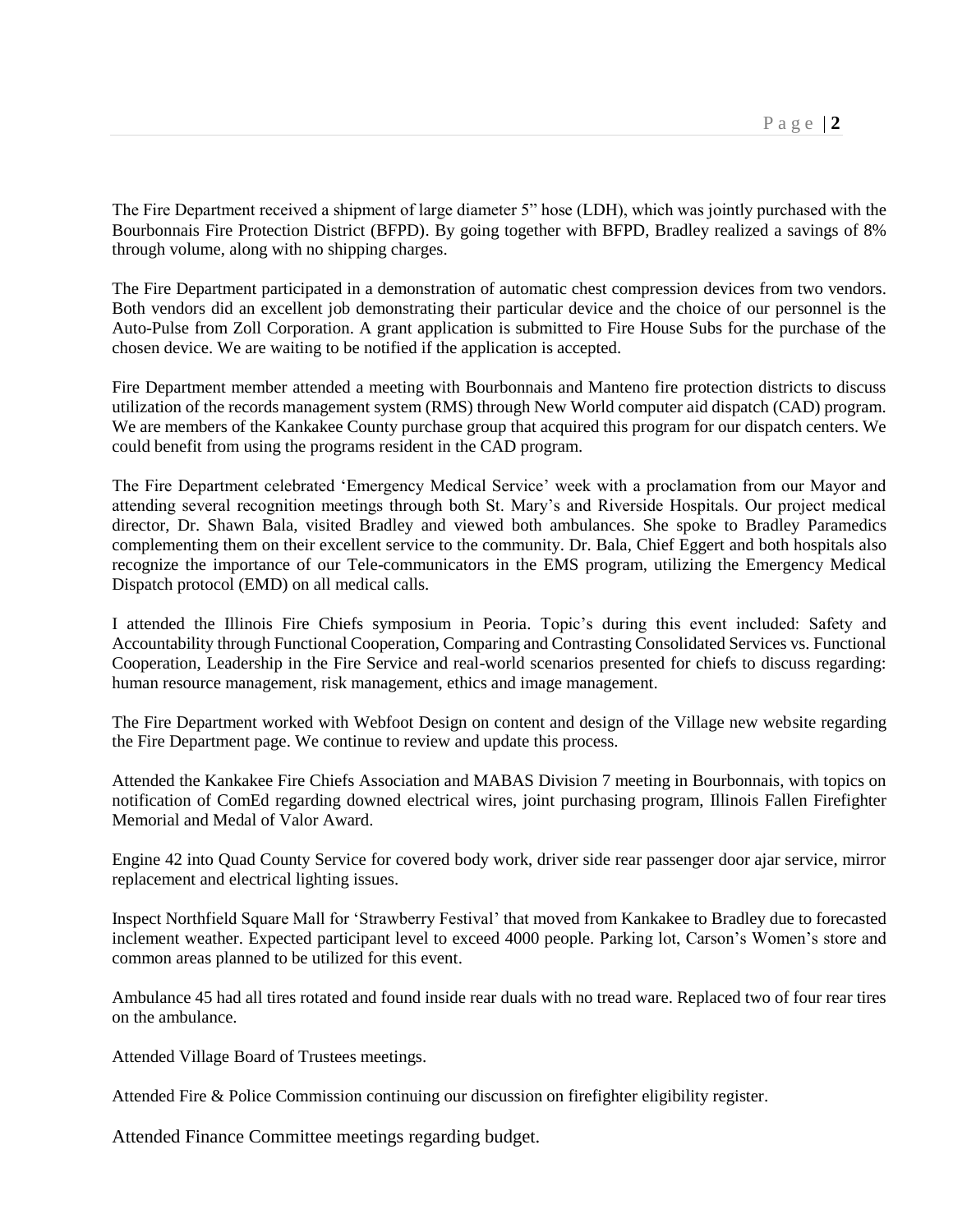## **Officers Meeting**

Topics discussed during our monthly department officers meeting include:

- ➢ Personnel
- ➢ Response
- ➢ Public Education
- ➢ Training

#### **Suppression Activities**

For the month of May, we responded to 237 emergency calls, which is above our normal amount of calls. Of this total, 6 were fire related incidents. Bradley received mutual/auto aid 41 times and gave mutual/auto aid 7 times.

#### **Training**

This month the department participated in numerous training activities including:

- ➢ Auto Extrication.
- $\triangleright$  Building Construction.
- ➢ Nozzles and Fire Streams
- ➢ Water Supply
- $\triangleright$  Natural Gas Emergencies
- $\triangleright$  EMS Ambulance Equipment Location & Review
- ➢ Equipment and Procedures

A total of 126 personnel hours were spent on training this month, year to date is 484 hours in training.

## **Paramedic Activity**

We responded to 170 ambulance calls making contact with 168 patients for the month of May, which is above our monthly average number of EMS calls. Of this total, 49 patients were classified as ALS and 121 were BLS, 63 of the 121 BLS patients refused treatment and/or transport. There were 30 calls turned over to another agency.

A detailed monthly EMS report is available for review.

## **Fire Prevention and Public Education**

During the month of May, the Fire Prevention Bureau conducted 129 Regular Inspections and 9 Re-inspections/issue follow-ups, with 42 violations noted, 9 violations corrected and 33 violations pending adjudication.